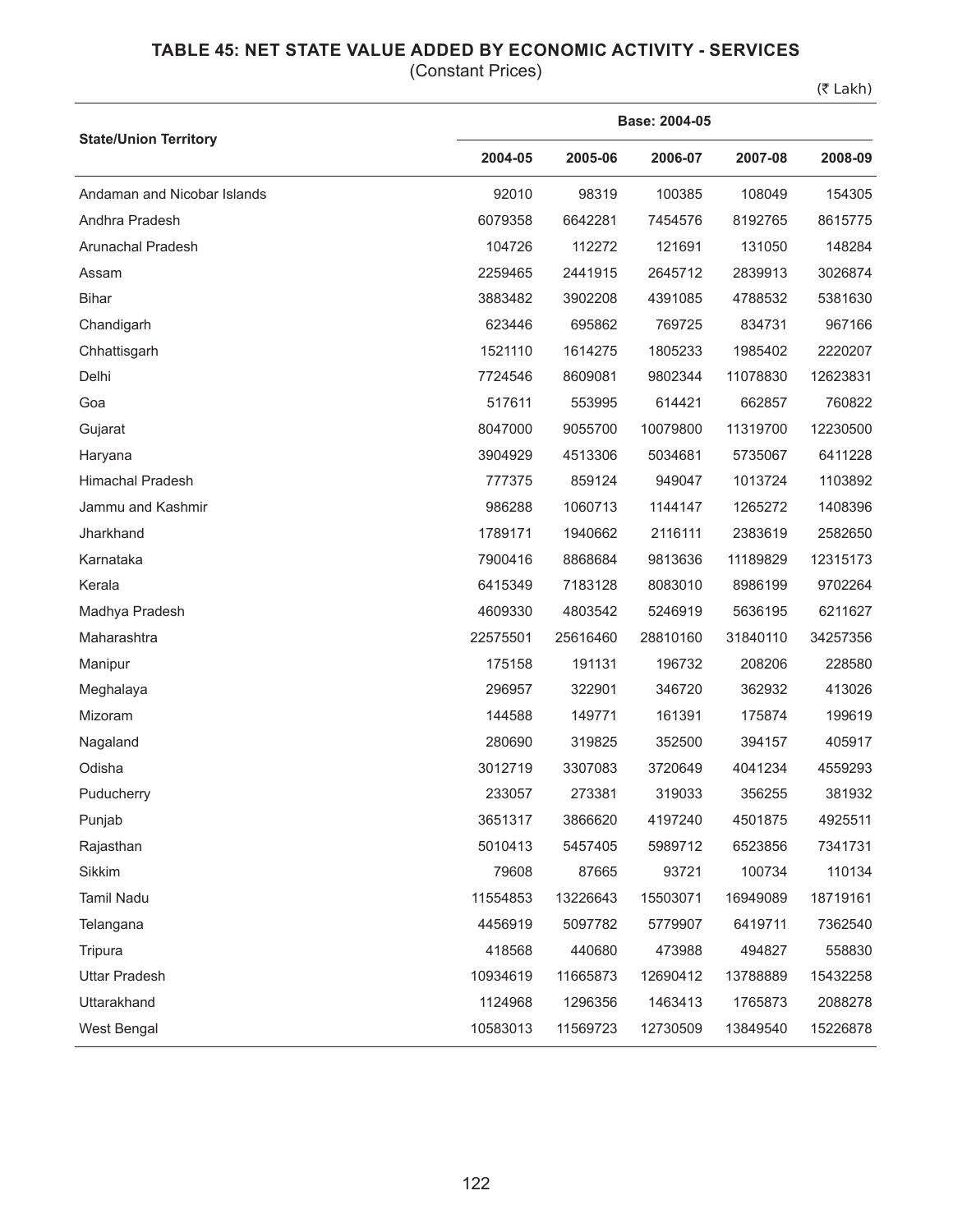## **TABLE 45: NET STATE VALUE ADDED BY ECONOMIC ACTIVITY - SERVICES**

(Constant Prices) *(Contd.)*

(₹ Lakh)

|                              |          | Base: 2004-05 |          |          |          |          |  |  |  |
|------------------------------|----------|---------------|----------|----------|----------|----------|--|--|--|
| <b>State/Union Territory</b> | 2009-10  | 2010-11       | 2011-12  | 2012-13  | 2013-14  | 2014-15  |  |  |  |
| Andaman and Nicobar Islands  | 189089   | 208189        | 233657   | 257428   | 267807   |          |  |  |  |
| Andhra Pradesh               | 9379082  | 10564596      | 10824867 | 11390848 | 12416267 | 13446083 |  |  |  |
| Arunachal Pradesh            | 199327   | 183566        | 198935   | 202644   | 213178   | 230545   |  |  |  |
| Assam                        | 3326220  | 3590033       | 3790061  | 3948237  | 4297221  | 4553849  |  |  |  |
| <b>Bihar</b>                 | 6039454  | 6640782       | 7466353  | 8627771  | 9866328  | 10991780 |  |  |  |
| Chandigarh                   | 995571   | 1004070       | 1018671  | 1050880  | 1167050  |          |  |  |  |
| Chhattisgarh                 | 2425566  | 2807124       | 2959635  | 3160471  | 3360169  | 3608172  |  |  |  |
| Delhi                        | 13836069 | 15176248      | 16132272 | 17368390 | 18878761 | 20512673 |  |  |  |
| Goa                          | 844446   | 1073009       | 1476935  | 1623250  | 1754809  |          |  |  |  |
| Gujarat                      | 13543700 | 15459819      | 16685292 | 18423864 | 20012902 |          |  |  |  |
| Haryana                      | 7520221  | 8215903       | 8984568  | 9683706  | 10567447 | 11764530 |  |  |  |
| Himachal Pradesh             | 1237164  | 1351882       | 1552642  | 1664975  | 1778181  |          |  |  |  |
| Jammu and Kashmir            | 1527454  | 1670613       | 1817393  | 1967407  | 2099436  | 2150971  |  |  |  |
| Jharkhand                    | 3149494  | 3577800       | 3645289  | 4142603  | 4535503  | 5065296  |  |  |  |
| Karnataka                    | 12489391 | 13575972      | 14510621 | 16002393 | 17019217 | 18553286 |  |  |  |
| Kerala                       | 10880674 | 11568172      | 12306120 | 13248553 | 14430536 |          |  |  |  |
| Madhya Pradesh               | 6963469  | 7599543       | 8232264  | 8860497  | 9511166  | 10262345 |  |  |  |
| Maharashtra                  | 38318643 | 41671411      | 44763411 | 48208444 | 52403852 | 56763247 |  |  |  |
| Manipur                      | 234399   | 284209        | 332956   | 361233   | 396248   |          |  |  |  |
| Meghalaya                    | 448500   | 506462        | 543412   | 568356   | 629678   | 714959   |  |  |  |
| Mizoram                      | 230755   | 284520        | 273884   | 303460   | 336954   |          |  |  |  |
| Nagaland                     | 436230   | 511674        | 554709   | 593940   | 636218   | 681456   |  |  |  |
| Odisha                       | 4978904  | 5497106       | 5813335  | 6035008  | 6336702  | 6916210  |  |  |  |
| Puducherry                   | 465448   | 543371        | 589847   | 698993   | 811054   | 938730   |  |  |  |
| Punjab                       | 5355167  | 5870616       | 6515390  | 7028338  | 7650406  | 8433691  |  |  |  |
| Rajasthan                    | 7921376  | 8929495       | 9403814  | 10339502 | 11081744 | 12050723 |  |  |  |
| Sikkim                       | 138032   | 132975        | 136860   | 146711   | 155971   |          |  |  |  |
| Tamil Nadu                   | 19979665 | 22570547      | 24495874 | 25888199 | 28315258 | 30917989 |  |  |  |
| Telangana                    | 7686807  | 9137082       | 10208642 | 10883021 | 11482552 | 12591119 |  |  |  |
| Tripura                      | 628618   | 683479        | 761306   | 876415   | 969178   |          |  |  |  |
| <b>Uttar Pradesh</b>         | 16821930 | 18534426      | 19962149 | 21423562 | 23072447 | 24956950 |  |  |  |
| Uttarakhand                  | 2495631  | 2721362       | 2965620  | 3123620  | 3369574  | 3641391  |  |  |  |
| West Bengal                  | 16386292 | 17765400      | 19146239 | 20618012 | 22334602 | 24299195 |  |  |  |